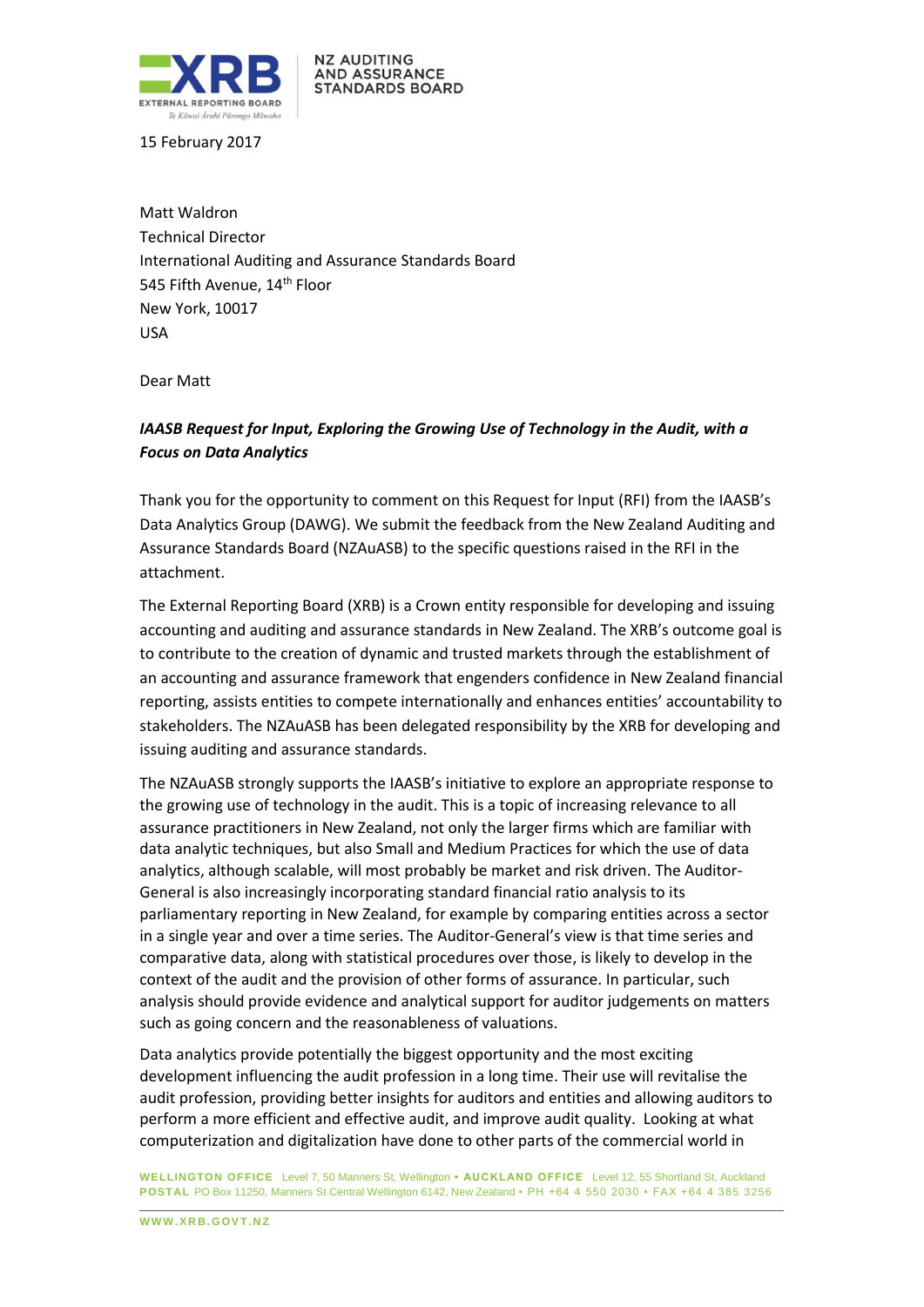improving information flow, timing, volume and speed of information available, similar gains could be made in auditing. These will allow greater sampling and greater speed of assessment of data, reduce the risk of human bias in selection and decision, and enable auditors to find outliers more quickly, all factors that will improve audit quality. The use of data analytics will also increase opportunities for real-time auditing.

Despite these opportunities for improved audit quality and efficiency, the NZAuASB also agrees that there are significant challenges as outlined in the RFI. In particular, they include the need to address:

- guidance on how auditors can be comfortable that all assertions have been met when using data analytics;
- documentation challenges, including the difficulty in being able to re-perform tests based on data generated at a point in time;
- the length of time data files should be retained, as well as who should retain the data file used in audit procedures – the auditor or the entity (recognising the jurisdictional challenges described in the RFI);
- the education of regulators that are lagging behind current audit practice and not understanding the techniques being used and their implications for the audit process, which could stifle innovation;
- the education of the profession firstly to understand the competencies and skills needed, and then how to train/re-train auditors to have those skills, with the sceptical mindset needed;
- managing the expectation gap from the use of data analytics, (for example to achieve 100% sampling); and
- the likelihood that other datasets will become increasingly important in supporting the audit as evidence.

The increasing use of data analytics will require proper implementation and management by auditors, as well as a response by standard setters. The auditing standards currently accommodate the use of data analytics in a range of circumstances. The NZAuASB therefore supports the development of guidance as a first priority for the IAASB, rather than to change or seek enhancement of the standards themselves. The NZAuASB strongly encourages the IAASB as a first priority to develop general guidance responding to the types of difficulties currently being encountered by practitioners. It should also continue its outreach to understand and explore the use of technology and data analytics (as they evolve, and as their impact on the audit develops) in order to develop an effective and timely response when and if required, so that there continue to be fit for purpose auditing standards that meet users' needs.

For example, the NZAuASB is aware that XERO, a cloud technology company based in New Zealand but with global reach, is planning a 'continuous certification' functionality for its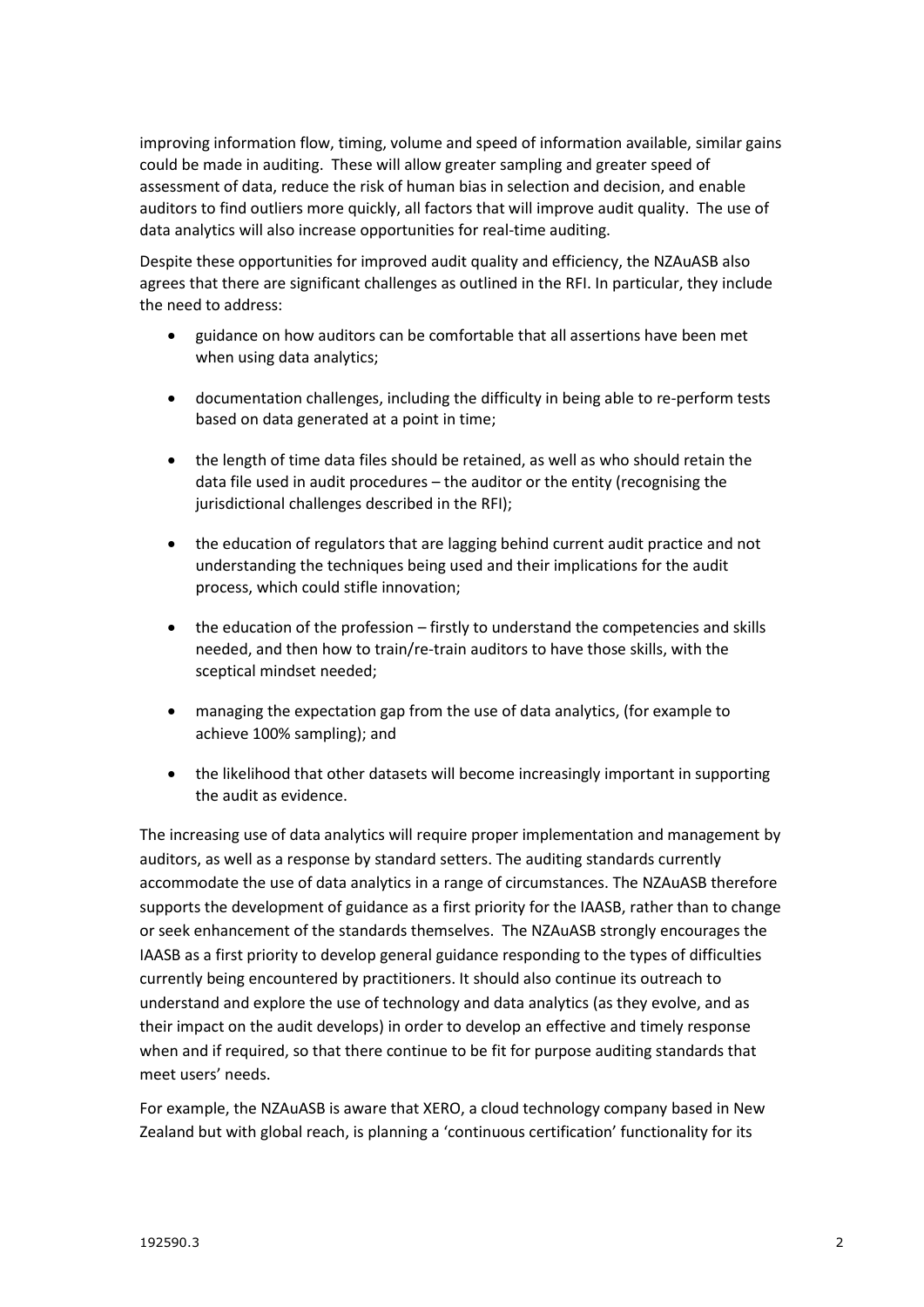accounting software. To meet users' needs the ISAs will need to be able to respond to such developments in assurance.

While the focus should be on guidance rather than amending standards, care will need to be taken when developing guidance that it does not become quickly out of date or restrictive in its effect. To reduce the risk of creating responsibilities within the ISAs and needing to make pervasive changes throughout the ISAs, the guidance should preferably sit outside the ISAs.

The NZAuASB also encourages the IAASB to continue exploring the benefits of using data analytics, and how they can be used to further improve the reasonable assurance model and the quality of audits. The NZAuASB considers that, although there has been a growing effort to use data analytics in transaction variation analysis, significant effort is yet to be directed into understanding how the annual audit can be carried out more effectively or efficiently to give assurance. That said, it is important that standard setters and regulators do not stifle innovation in this area, but seek a full understanding and allow the use of data analytics to go through a discovery and refining process before setting requirements.

The NZAuASB further believes that data analytic methods provide a valid tool to give assurance, which may also be suited for use in applying other assurance standards. The IAASB should therefore not limit its consideration of this matter only to the auditing standards. Other related services such as agreed-upon procedures may also benefit from the use of data analytics.

The NZAuASB also considers these issues are relevant to non-financial information. In particular, it notes that the RFI does not consider the benefits and the accompanying challenges relating to the use of data analytics where non-financial information accompanies the financial information in financial statements. Exploring the relationship that exists between the financial and non-financial information has the effect of confirming the integrity of both sets (or otherwise). The reporting and auditing of non-financial information is becoming increasingly more important (as noted in the project considering emerging forms of reporting), and we encourage the IAASB to include it in its consideration of this matter too.

The NZAuASB's detailed responses to the specific questions asked in the RFI are included in the attachment.

Should you have any queries concerning our submission please contact either myself (robert@buchananlaw.co.nz) or Sylvia van Dyk (sylvia.vandyk@xrb.govt.nz).

Yours sincerely,

ofor Bulman

**Robert Buchanan Chairman**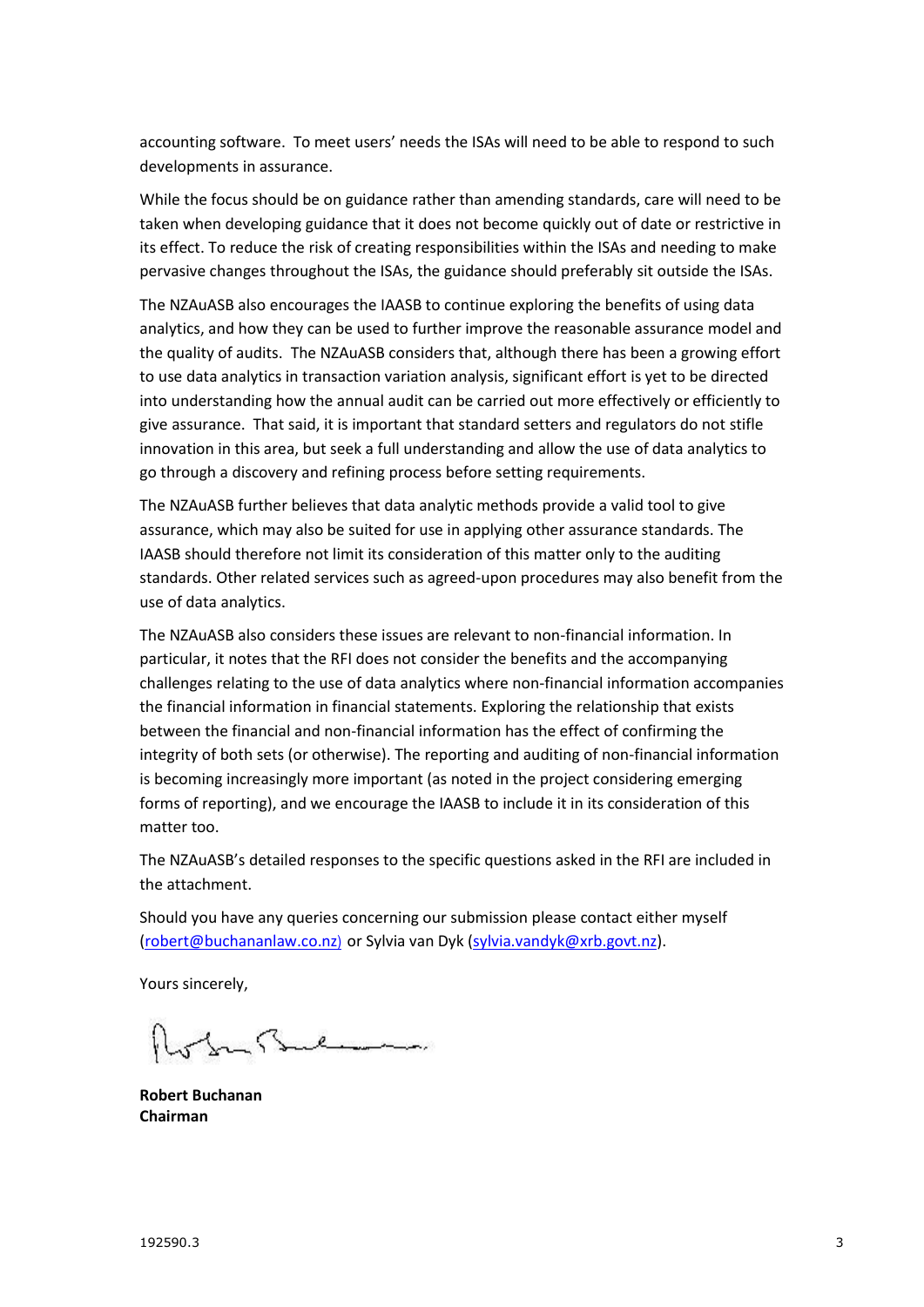## **Submission of the New Zealand Auditing and Assurance Standards Board**

## *IAASB Request for Input, Exploring the Growing Use of Technology in the Audit, with a Focus on Data Analytics*

### *Responses to the Request for Input (RFI)*

# *Question (a): Has the IAASB considered all circumstances and factors that exist in the current business environment that impact the use of data analytics in a financial statement audit?*

The NZAuASB has the following comments on the business environment challenges identified in the RFI:

### Conceptual challenges

Other factors to consider are challenges that may arise from:

- real-time auditing;
- the ownership of the software being used to perform the data analytics, i.e. when it is the client's software being used, as opposed to the auditor's software;
- where the data resides; and
- understanding the implications of the huge sets of available data, and assessing 'what really matters'.

Another aspect to consider is that other datasets are likely to become increasingly important in supporting the audit as evidence. Immediate examples of such data sets include asset management, human resources and contract management information systems. Also, where non-financial performance information accompanies the financial statements, exploring the relationship that exists between the financial and non-financial information has the effect of confirming the integrity of both sets (or otherwise). Exploring this relationship in an annual audit will challenge current understandings about the 'currency' of evidence being reasonably relied on in carrying out audit procedures, and change the way that statistical procedures are used in an audit.

### Investment in re-training and re-skilling auditors

As noted in the RFI, the use of data analytics in an audit of financial statements will not replace the need for the auditor to exercise appropriate professional judgement and professional scepticism, and the need for other testing. This is an important factor to include in any training. Professional judgement is also needed in determining what data is important, and in the interpretation and use of data analytics. In many instances, there is a risk that analytical results could be derived incorrectly, for example by the user setting incorrect parameters, or wrongly interpreted.

### *Question (b): Is the IAASB's list of standard setting challenges accurate and complete?*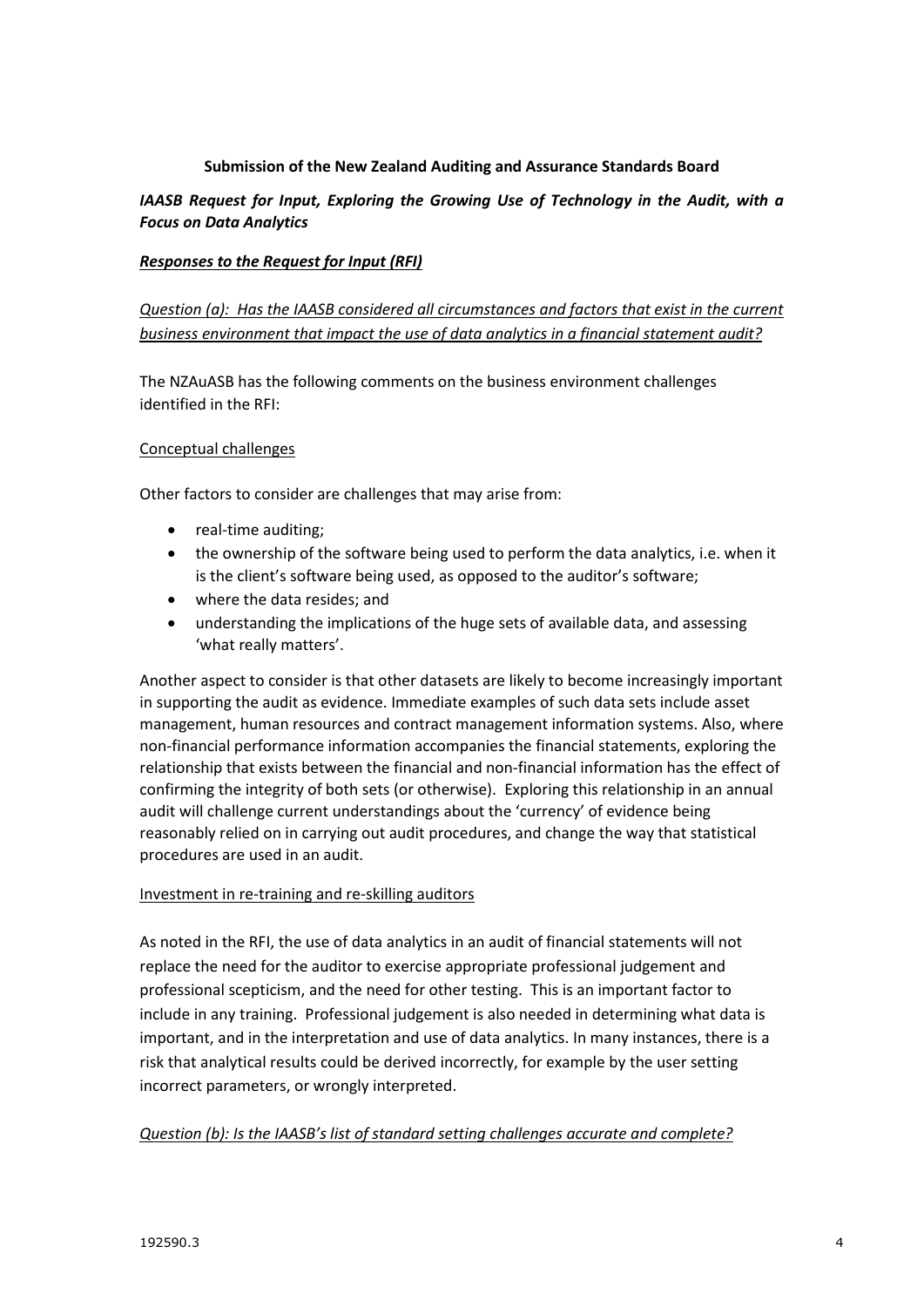The NZAuASB commends the IAASB and DAWG for the research undertaken and consideration given to identifying the standard setting challenges. Overall the NZAuASB found the RFI a useful and thorough discussion of the range of issues. It broadly agrees with the standard setting challenges identified by the IAASB.

The NZAuASB encourages the IAASB to continue to explore ways to improve the reasonable assurance model through the growing use of data technology. This may lead to the identification of further standard setting challenges. The NZAuASB also believes it would be helpful to communicate the benefits from the use of data analytics in the audit to the wider stakeholder, i.e. that it provides better insights for auditors and entities and allows auditors to perform a more efficient and effective audit and improve audit quality. Further comments are provided below under each of the challenges identified by the RFI.

# *Question (c): To assist the DAWG in its ongoing work, what are your views on possible solutions to the standard setting challenges?*

The NZAuASB strongly encourages the IAASB to develop guidance based on the current difficulties encountered by practitioners while highlighting the benefits, and to continue its outreach to understand and explore the use of technology and data analytics in order to effectively respond with fit for purpose auditing standards that meet users' needs.

Further comments are provided below under each of the challenges identified by the IAASB.

## General IT controls

The NZAuASB agrees that the minimum level of testing of general IT controls required, and the impact of any deficiencies in the IT general controls and application controls on which the auditor intends to rely, are areas where further guidance is required. This area is already challenging where the auditor relies on system-generated reports, and it will only become more critical where more reliance is placed in the audit on information generated through an array of data analytical techniques and applications.

The NZAuASB is further of the view that it may be more efficient for the auditor to validate data, depending on its nature and source, to external sources by using data analytics rather than test the general IT controls. Guidance would be helpful to assist the auditor in deciding what the best approach is to validation.

### Information produced by the entity

The NZAuASB considers the existing requirements in the ISAs remain appropriate. But, given the nature of the data being utilised in an audit using data analytics, it agrees that guidance should be developed about the procedures the auditor is expected to perform to evaluate whether the information provided is sufficiently reliable for the auditor's purpose. The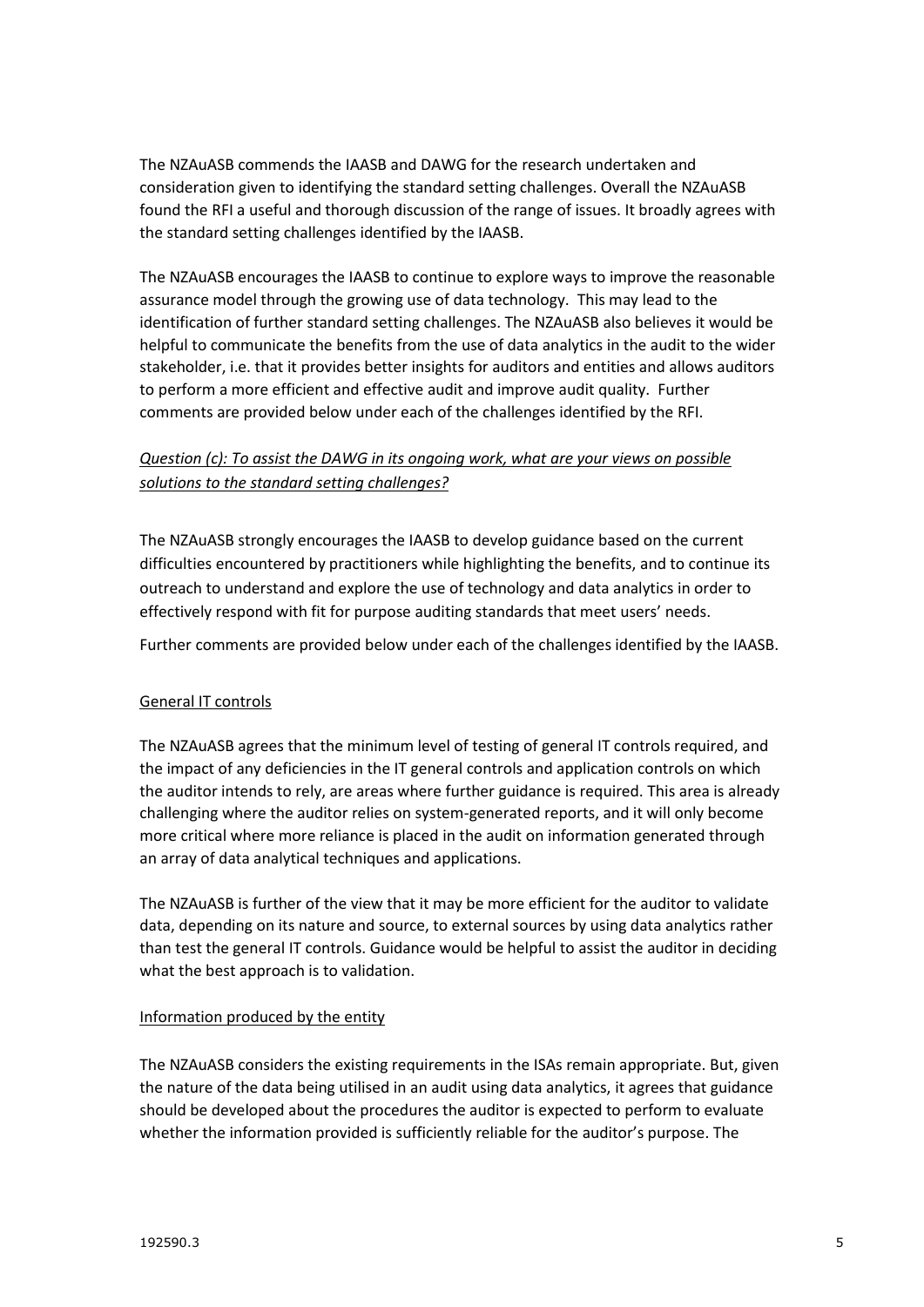NZAuASB recommends that this address the procedures that need to be performed where management has used data analytics to produce information relevant to the audit, which is likely to increase in future.

### Relevance and reliability of external data

The NZAuASB agrees that the matters raised in the RFI are valid questions to further explore. It also suggests that it would be appropriate for the auditor to consider the relevance and reliability of external data when performing the risk assessment. The procedures the auditor needs to perform when considering the relevance and reliability of information obtained from third parties will vary, depending on the nature and source of the information. Guidance on the factors to consider in various circumstances (for example when performing the risk assessment) would therefore also be very helpful.

## The nature of audit evidence obtained

The NZAuASB agrees that it would be helpful to clarify when audit evidence obtained from data analytics alone would be considered sufficient appropriate audit evidence (i.e. where, in addition to supporting the risk assessment, data analytics can be used to provide substantive audit evidence and whether that evidence arises from what are classified in the ISAs as tests of controls, tests of detail, or substantive analytical procedures).

## The current risk and response nature of the ISAs

The NZAuASB agrees that the questions raised in the RFI in respect of the classification of audit evidence provided by data analytics in the current risk and response nature of the ISAs are appropriate to explore further.

## The nature of the audit evidence in responding to risks identified

The NZAuASB agrees that the use of data analytics does not negate the audit risk model, and that risk identification and response to the assessed risk rather can occur in one step. The NZAuASB therefore agrees that, rather than considering changing the structure of the ISAs, the IAASB should explore how the auditor, when using data analytics, should document how the audit objectives (based on the current ISA requirements) have been met. Guidance on how auditors can be comfortable that all assertions have been met when using data analytics will also be helpful.

### Appropriate level of work effort for exceptions identified

The NZAuASB agrees with the challenges identified regarding the level of work effort required for exceptions identified where the auditor uses data analytics. The NZAuASB considers that the DAWG has identified appropriate questions to consider in this regard that may affect the ISAs.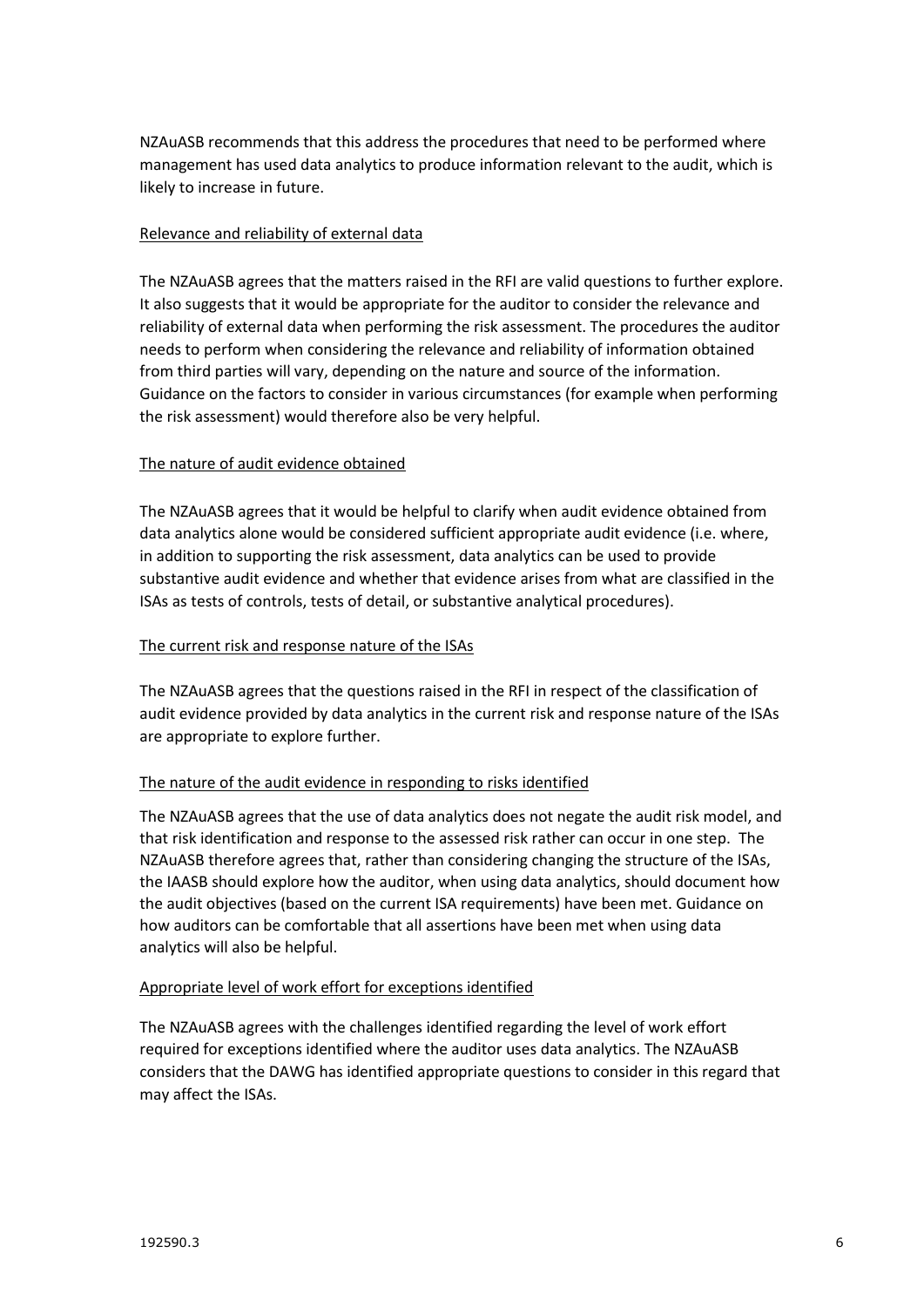### Risk measurement

The NZAuASB considers that the DAWG has identified appropriate questions to consider in this regard that may affect the ISAs.

## Challenges in applying the documentation requirements when applying data analytics

The NZAuASB considers that the principles of the documentation requirements in the ISAs remain appropriate, and agrees that the documentation requirements need not be different when making use of data analytics. The NZAuASB agrees with the challenges identified in the RFI in this regard, and the questions raised to further explore how to apply the documentation requirements when making use of data analytics.

Other documentation challenges to consider are:

- the difficulty in being able to re-perform tests based on data generated at a point in time; and
- the length of time data files, including snapshots of 'real time data', should be retained, as well as who should retain the data file used in audit procedures – the auditor or the entity (recognising also the jurisdictional challenges described in the RFI).

## The importance of auditors establishing quality control processes

The NZAuASB considers it important for firms to apply quality control processes when developing tools, and to assess the reliability of the tools and technology utilised, to avoid a potential 'overconfidence in technology'. Making use of third party developed tools could in principle be seen as similar to the 'use of an expert'. The same principles should therefore apply in assessing the reliability of the tools and technology utilised. The NZAuASB agrees that this is an area to further explore and provide guidance on.

### Considerations specific to auditors who perform audits of SMEs

The NZAuASB agrees with the considerations the DAWG has identified specific to auditors who perform audits of SMEs.

### Considerations specific to SMPs

The NZAuASB agrees with the considerations the DAWG has identified specific to auditors who perform audits of SMEs. In New Zealand, this is a topic of increasing relevance to all assurance practitioners, not only the larger firms (which are familiar with data analytic techniques) but also SMPs for which the use of data analytics most probably will be market and risk driven. It is also more likely that SMPs will need to rely on third-party tools to develop and retain their capacity to audit with the use of data analytics and remain competitive with larger firms. Another specific challenge will be in organisational capability,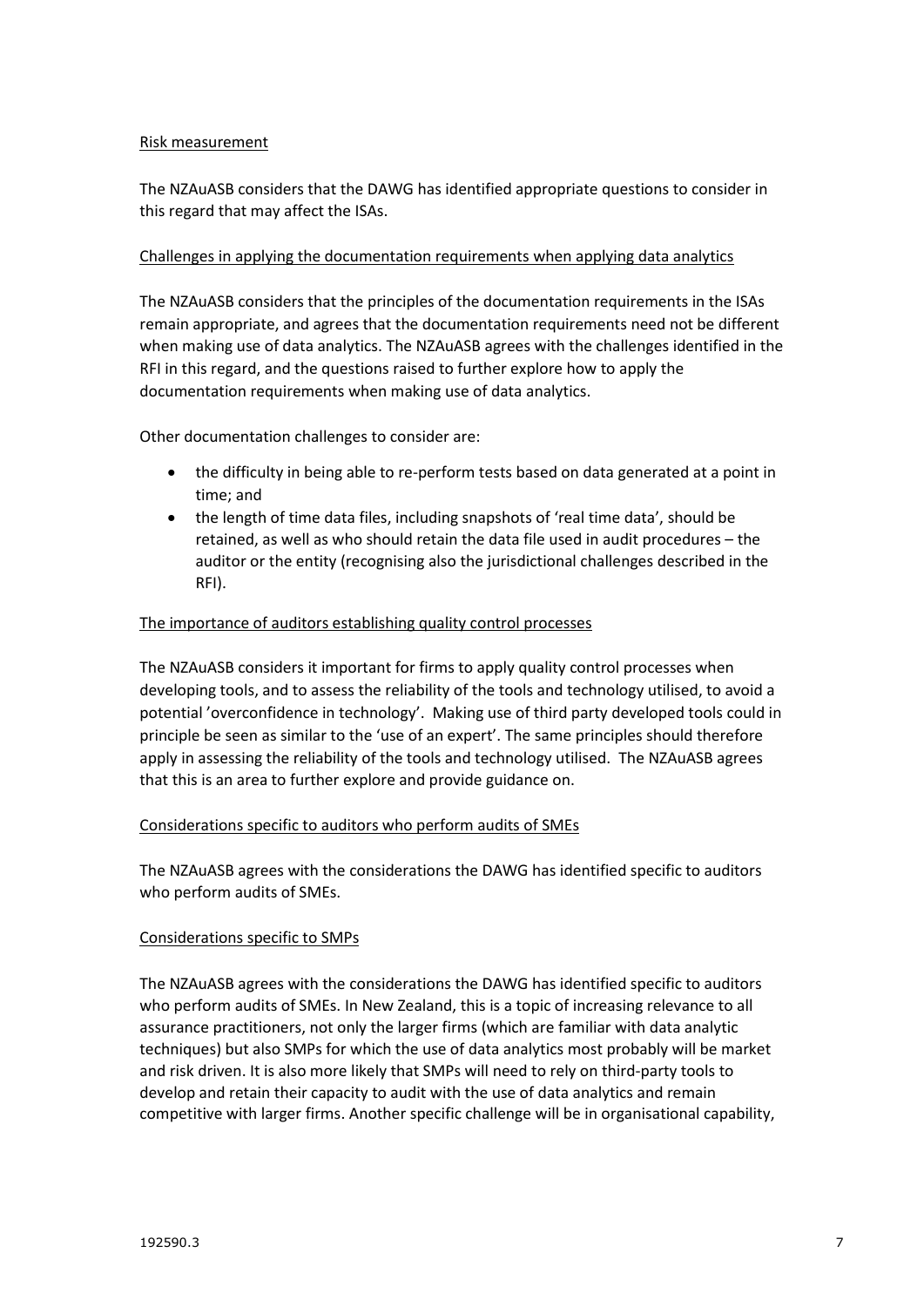for example obtaining an understanding of the third-party tool and being able to assess its reliability.

## Considerations specific to auditors who perform audits of public sector entities

The NZAuASB agrees that there are numerous other types of audits and assurance engagements performed, not only in the public sector, but also in the private and not-forprofit sector in New Zealand, that may lend themselves well to data analytics. The IAASB should therefore not limit its consideration of this matter only to the auditing standards.

# *Question (d): Is the DAWG's planned involvement in the IAASB projects currently underway appropriate?*

The NZAuASB supports the DAWG's planned involvement in the projects currently underway, as this will assist with identifying where reference can be made to, or language related to data analytics can be included in, guidance material. It is a good opportunity to further explore some of the issues already identified, and to identify any further matters to consider.

*Question (e): Beyond those initiatives noted in the Additional Resources section of the RFI, are there other initiatives of which the IAASB is not currently aware of that could further inform the DAWG's work?*

The International Organisation of Supreme Audit Institutions, at its Congress in December 2016, agreed to establish a Data Analysis Working Group. This was a response in part to the theme of the Congress relating to the professionalization of public sector auditing institutions. The inaugural meeting of the working group will be held in April. The work and reflections of this group may eventually be of interest to the IAASB.

## *Question (f): In your view, what should the IAASB's and DAWG's next steps be?*

The auditing standards currently accommodate the use of data analytics in a range of circumstances. However, it is clear from the insights gained to date by the DAWG that many auditors are finding challenges in fitting the audit evidence derived from data analytics into the current evidence ISA model. The NZAuASB therefore supports the development of guidance as a first priority for the IAASB rather than to change or seek enhancement of the standards themselves. The NZAuASB recommends that the IAASB develop the general guidance outside the ISAs, to reduce the risk of creating responsibilities within the ISAs and the need to make pervasive changes throughout the ISAs.

The NZAuASB strongly encourages the IAASB and the DAWG to continue to understand and explore the use of technology and data analytics in order to effectively respond with fit for